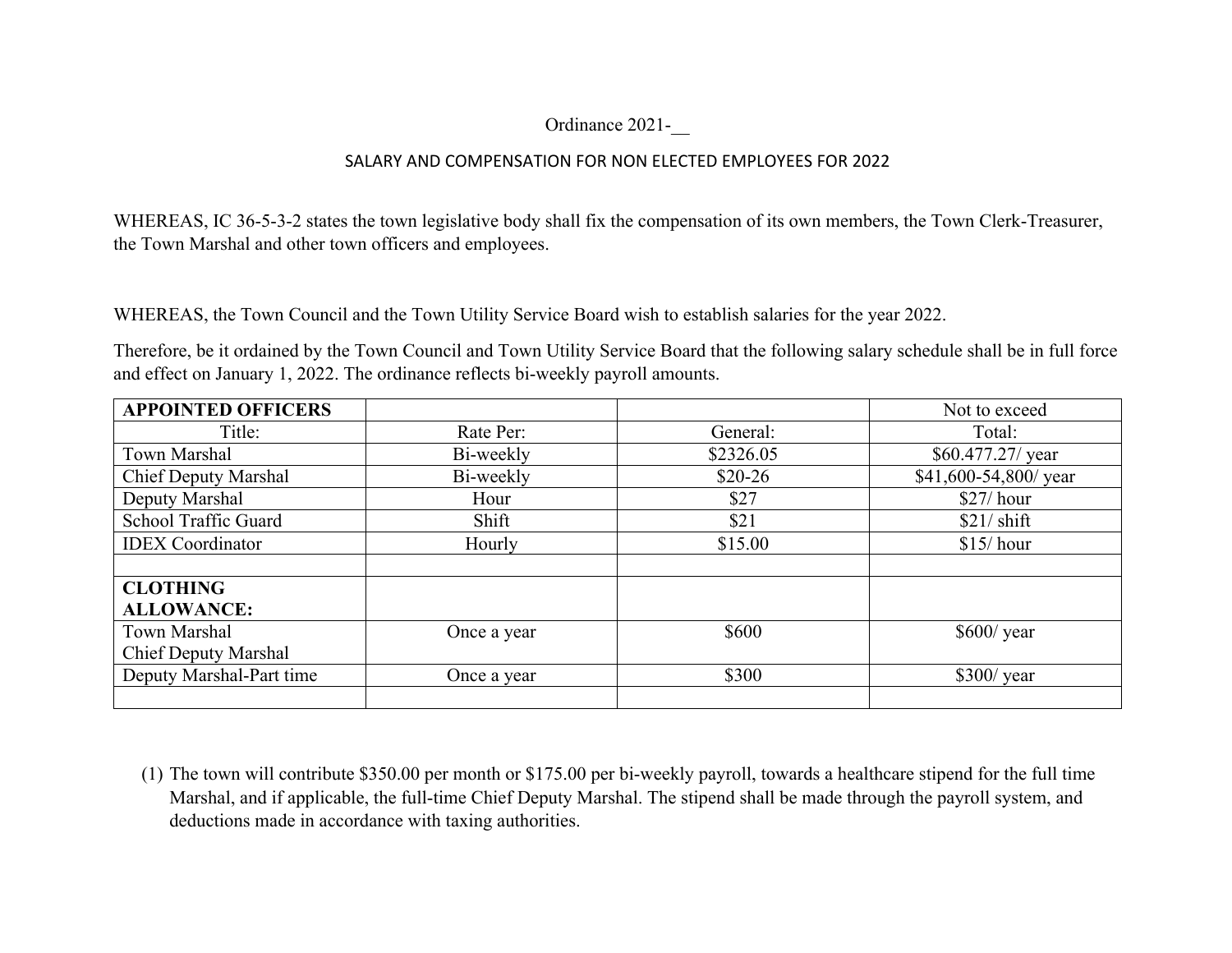- (2) The employee is responsible for the employee's portion of PERF. The town shall pay the employer's portion of PERF on behalf of the Town Marshal and the Chief Deputy Marshal.
- (3) Clothing allowance shall be paid to all officers with their January 2022 payroll.

| <b>Town Employees</b> |           |          |        |             |      |                   |                     |
|-----------------------|-----------|----------|--------|-------------|------|-------------------|---------------------|
| Title:                | Rate Per: | General: | Water: | Wastewater: | MVH: | Total:            | <b>Annual Rate:</b> |
| Laborer               | Hour      | N/A      | N/A    | N/A         | 100% | <b>UP TO \$20</b> | Varies based on     |
|                       |           |          |        |             |      |                   | hours               |
| Utility               | Bi-weekly | 25%      | 25%    | 25%         | 25%  | \$2099.62         | \$54,590.12         |
| Superintendent        |           |          |        |             |      |                   |                     |
| <b>Utility Clerk</b>  | Hour      | N/A      | 50%    | 50%         | N/A  | $$10-20$          | Not to exceed 29    |
|                       |           |          |        |             |      |                   | hours               |

(1) The town will contribute \$350.00 per month or \$175.00 per bi-weekly payroll, towards a healthcare stipend for the full time Utility Superintendent. The stipend shall be made through the payroll system, and deductions made in accordance with taxing authorities.

(2) The employee is responsible for the employee's portion of PERF. The town shall pay the employer's portion of PERF on behalf of the full time Utility Superintendent.

(3) Clothing allowance in the amount of \$325 shall be paid to the Utility Superintendent with their January 2022 payroll.

(4) Fund charged will vary based on duties performed.

(5) Hours shall not exceed 40 per week unless prior authorization is acquired.

(6) The Town Council approves a one-time stipend to be paid in one installment on the first regular payroll of January 2022 for the employees in the following positions.

| <b>POSITION</b><br><b>TITLE</b>        | STIPEND (paid in one $\overline{A}$<br>AN <sub>1</sub><br>· installment)<br>N<br>$\mathbf{A}$ |
|----------------------------------------|-----------------------------------------------------------------------------------------------|
| TT, 11<br>Superintendent<br>$U$ tility | 1,500.00<br>∩<br>ъ.                                                                           |
| Fown Marshal                           | 500.00<br>J.                                                                                  |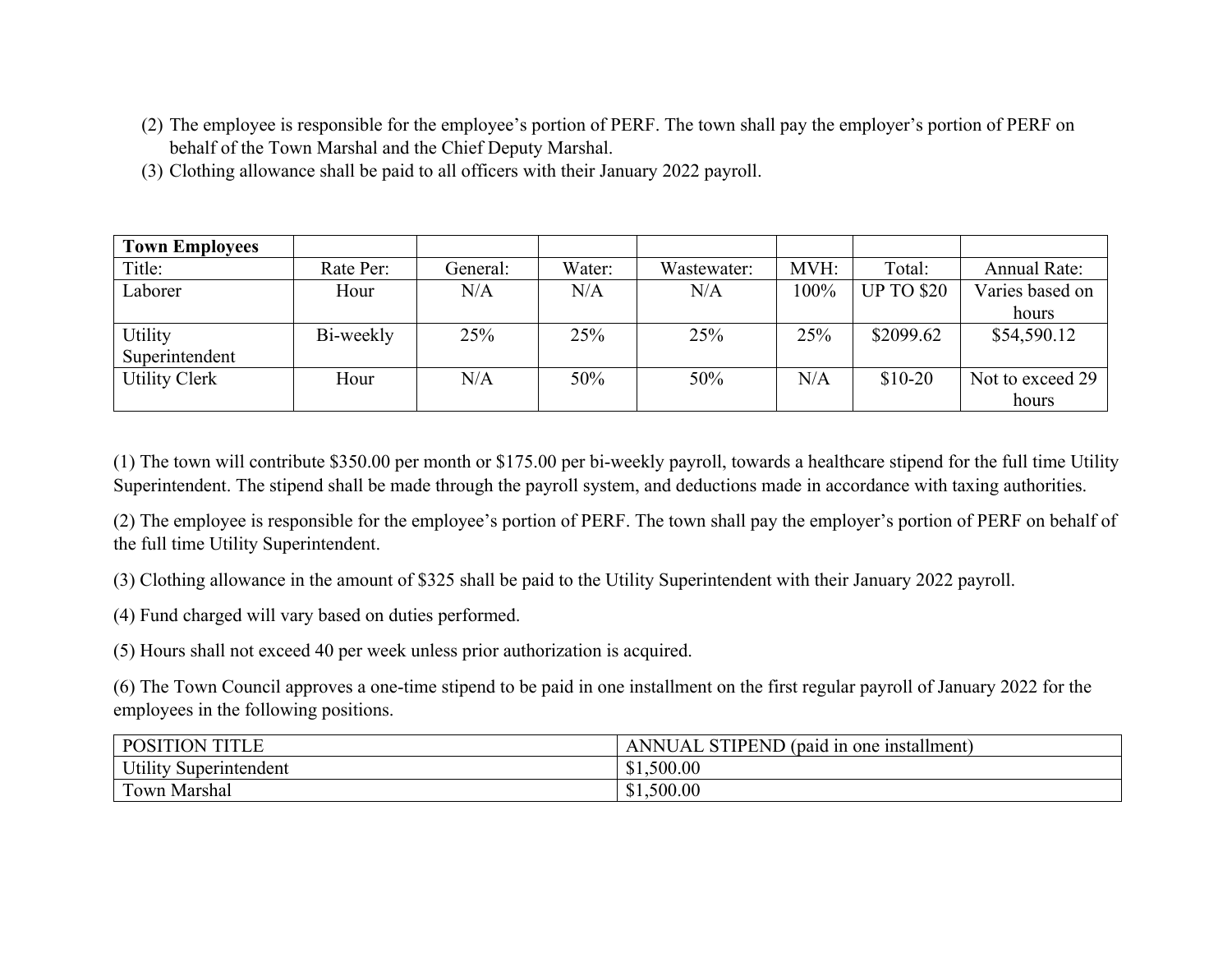## (6) **2022 Holiday Schedule**

New Year's Day- January 1, 2022 Martin Luther King, Jr.- January 17, 2022 President's Day- February 21, 2022 Good Friday- April 15, 2022 Memorial Day- May 30, 2022 Independence Day- Monday July 4, 2022 Labor Day- September 5, 2022 Columbus Day- October 10, 2022 Veterans Day- November 11, 2022 Thanksgiving Day- November 24, 2022 Thanksgiving Holiday- November 25, 2022 Christmas Eve Holiday- December 24, 2022 Christmas Day Holiday- December 25, 2022

**1 Floating Holiday Will be awarded on January 1 each year for eligible employees to be used in a full-day increment observed at the discretion of the employee and their supervisor. To be eligible for floating holiday you must have successfully completed your probationary period.**

The Personnel Policy Manual, as adopted on the 5<sup>th</sup> day of November 2012, and as updated from time to time, is incorporated herein. Leave of absences and other personnel policies are addressed in this manual.

In addition to the above salaries established above, the amount of \$25,000 shall be appropriated in the town budget for the town attorney's annual salary.

This ordinance is adopted in compliance with the Indiana Code 36-5-3-2, mandating the town legislative body to establish salaries for town officials, officers and employees.

This ordinance shall be in full force and effect on January 1, 2022.